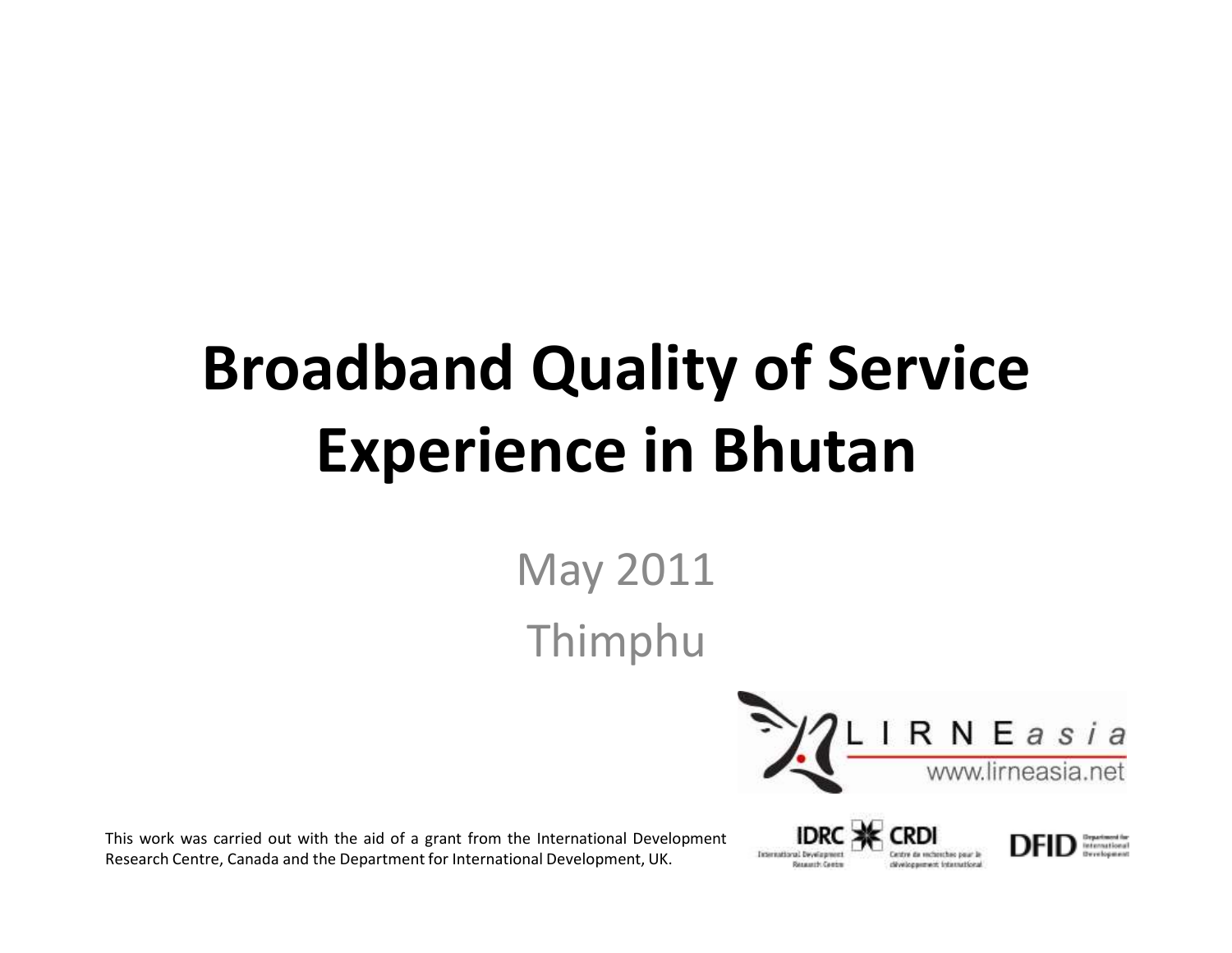## **What gets measured gets improved. But who can measure BB quality?**

- The regulator
	- –All networks can be monitored/measured
	- – $-$  Can order operators to change performance
	- –May or may not make data available to consumers
- The operators
	- –— Only their <u>own network</u>
- • Users/consumers
	- – $-$  Only their own ISP
	- –- But useful only if comparison possible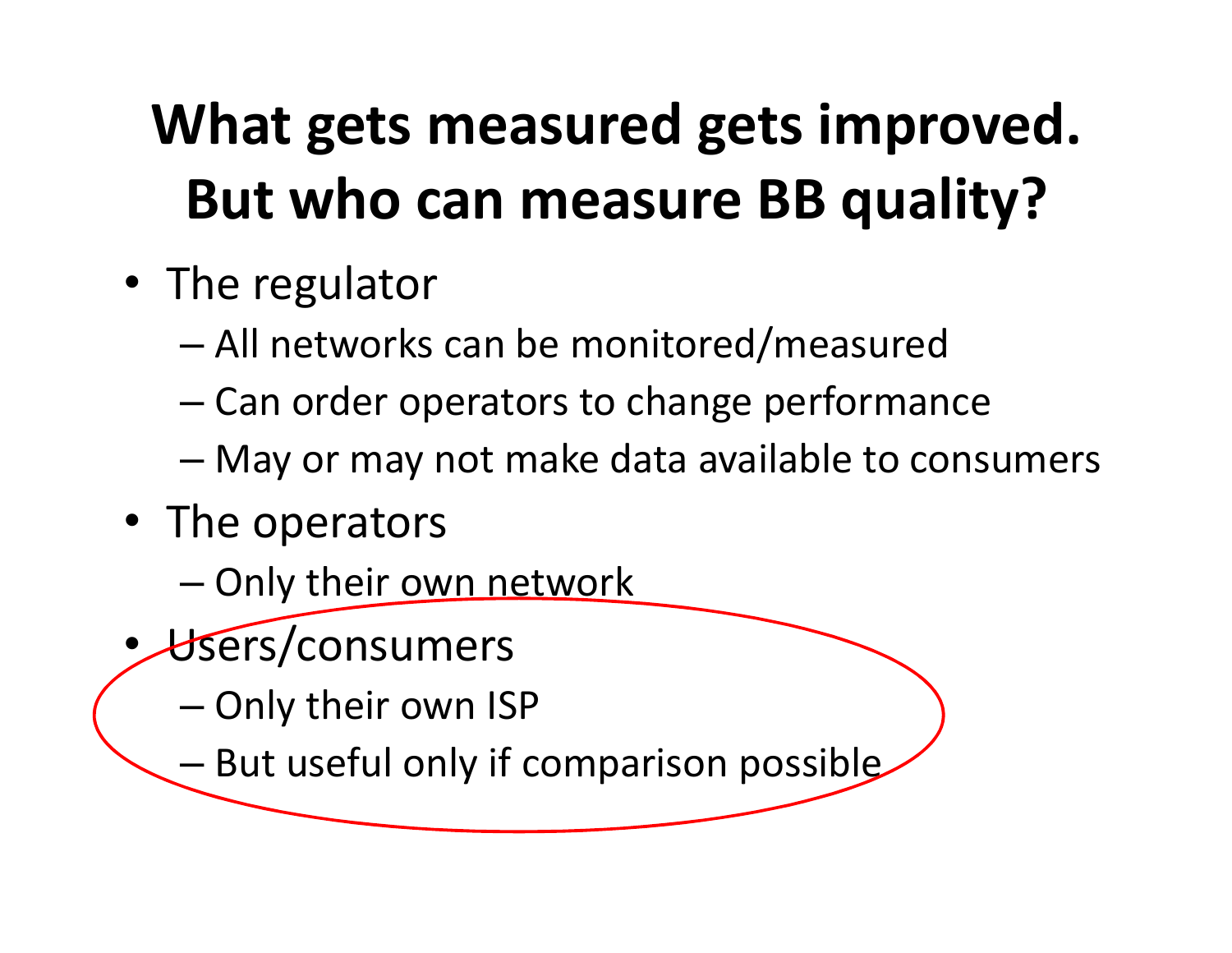## **Different tools for consumers to measure BB quality**

- Several existing methods
	- – $-$  SpeedNet, etc.
	- – $-$  Emphasis on download and upload speeds
- New method: "AT-tester" software
	- –Methodology and software developed by IIT-Madras
	- – $-$  Additional metrics other than throughput
	- –— Software freely available at <u>www.bradbandasia.info</u>
	- – Testing results automatically uploaded to same web site; viewable by all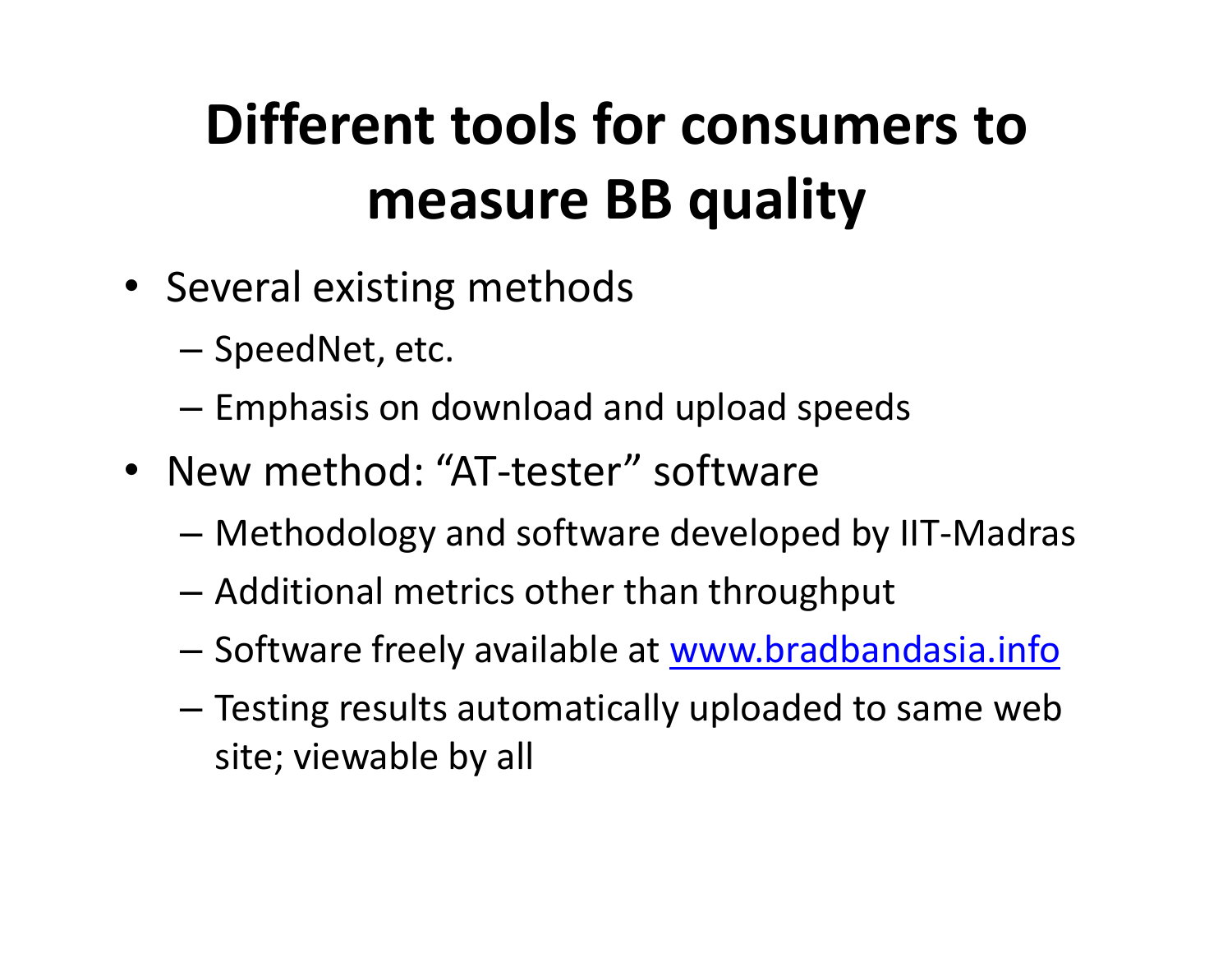## **What is measured: metrics explained**

- Upload and download speeds
	- –– Measured in kilo (or mega or giga) bits per second.<br>Pesis measure of mead Basic measure of speed
- Round Trip Time (RTT)
	- –- Time taken for a packet to reach a destination and return
- Jitter
	- –Average Variation of RTT
- Packet Loss
	- –- Number of packets (as %) which do not reach the destination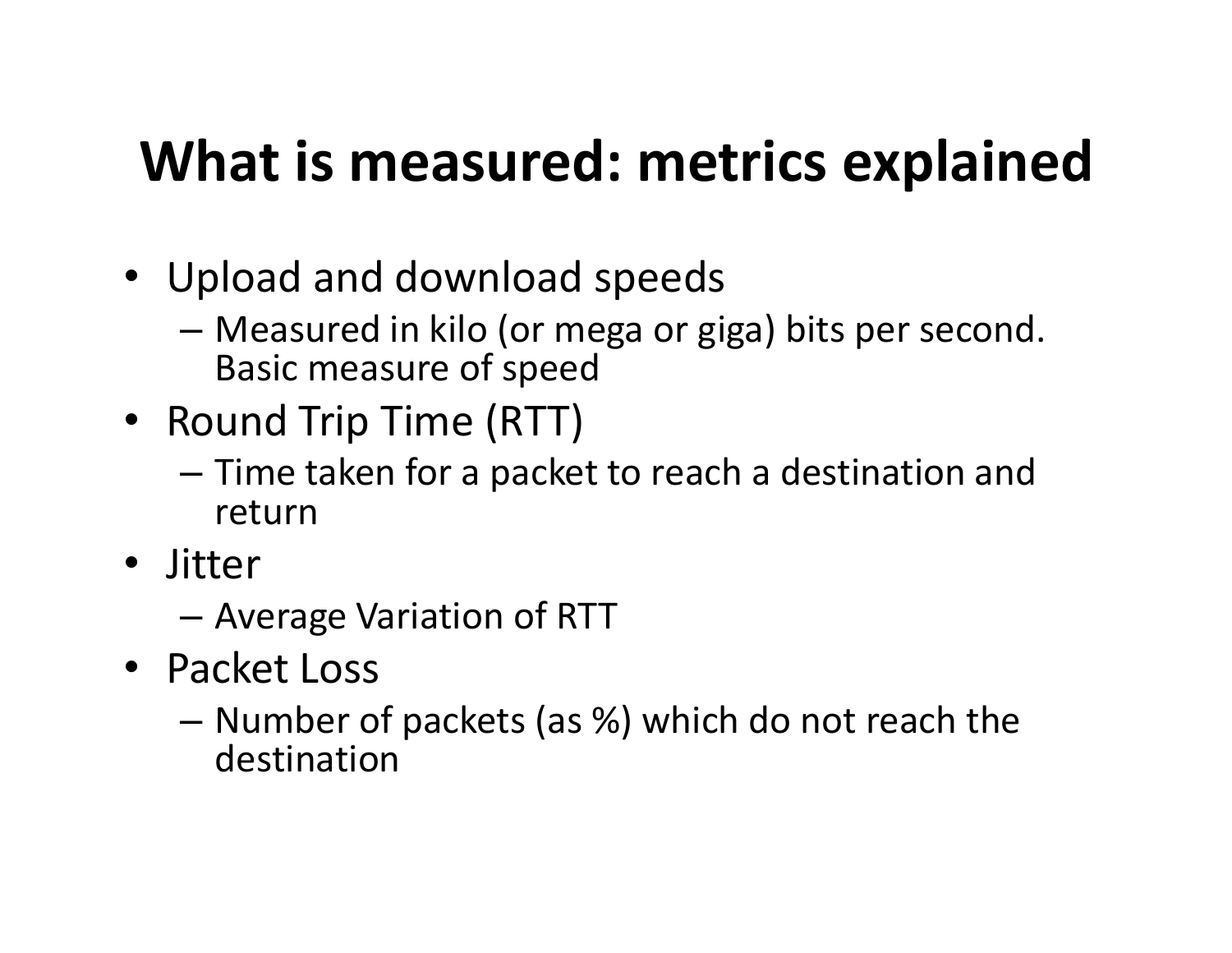# **Why different metrics?**

|                        | <b>Throughput</b>       |                      | <b>Delay</b>         |                                                                              |                        |
|------------------------|-------------------------|----------------------|----------------------|------------------------------------------------------------------------------|------------------------|
| <b>Service</b>         | <b>Down</b>             | Up                   | <b>RTT</b>           | <b>Jitter</b>                                                                | <b>Loss</b>            |
| Browse (text)          | ++                      |                      | e <mark>i</mark> ber |                                                                              |                        |
| <b>Browse</b> (media)  | +++                     |                      | <u>i de </u>         | iana <mark>i</mark> Ban<br>Ian <mark>g Ban</mark><br>Iang <mark>L</mark> ang |                        |
| Download file          | +++                     |                      |                      |                                                                              |                        |
| <b>Upload File</b>     |                         | +++                  |                      |                                                                              |                        |
| <b>Transactions</b>    | <b>AL</b>               | <u>era</u>           | $+ +$                | a <mark>d</mark> e                                                           | e de                   |
| <b>Streaming media</b> | $+ + +$                 |                      | a <mark>d</mark> e s | $+ +$                                                                        | $+ +$                  |
| <b>VOIP</b>            | anda <mark>1</mark> 990 | en <mark>t</mark> en | +++                  | ╋╋╋                                                                          | <b>  44</b>            |
| Games                  | $+ +$                   | <mark>e k</mark> a   | ╈╈╈                  | 44                                                                           | $\mathbf{+}\mathbf{+}$ |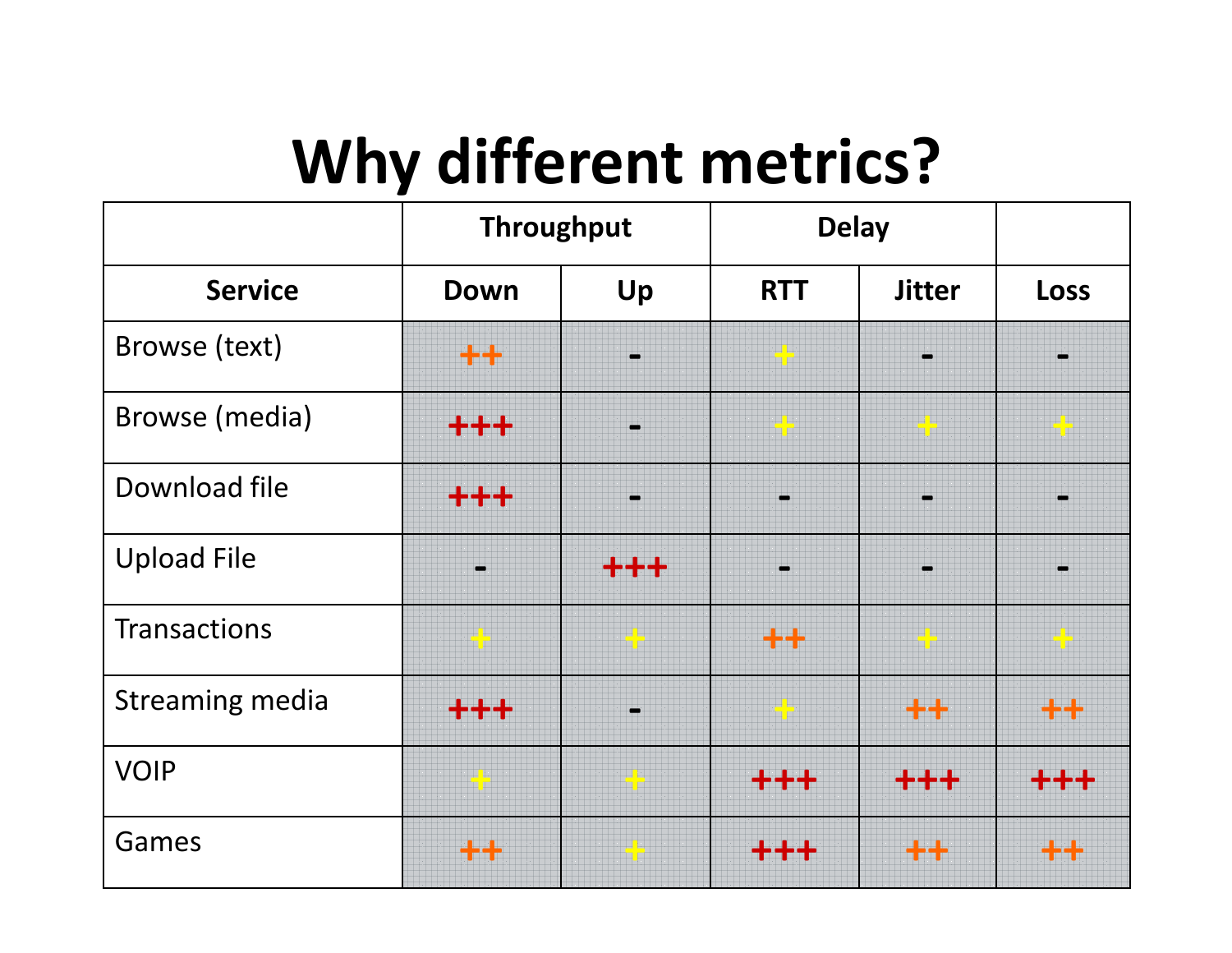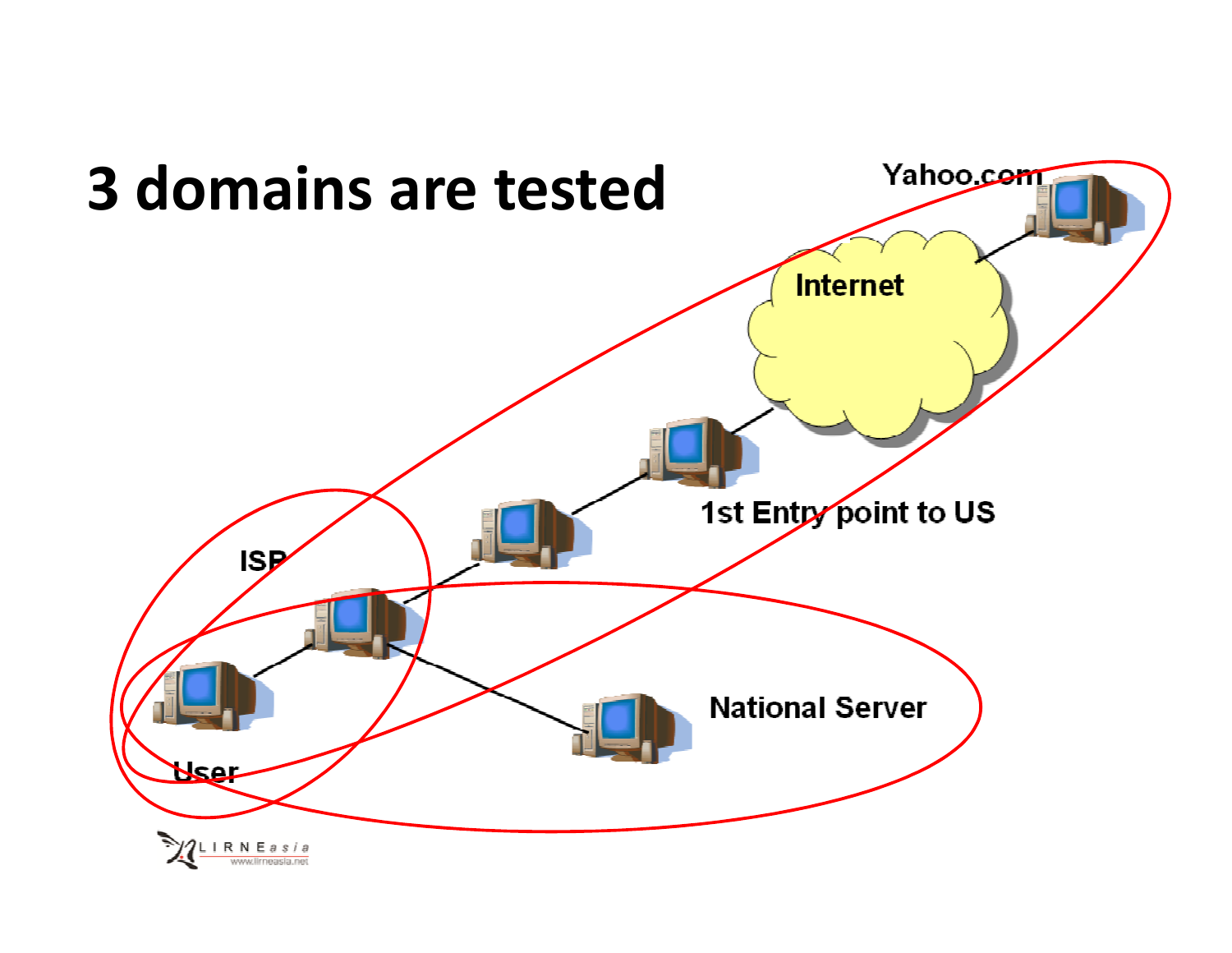# **More on methodology…**

- Multiple packages tested
	- – $-$  Leased lines, ADSL, Mobile internet
- 3 domains tested
	- Within ISP, national, international (USA)
- At multiple times of the day
	- $-$  6 times, spread out through the day
	- $-$  Include Peak and off-peak
- Each time, multiple readings
	- $-$  Outliers eliminated
- Multiple locations in the country
	- Thimphu, Paro
	- $-$  Inside commercial premises (due to availability)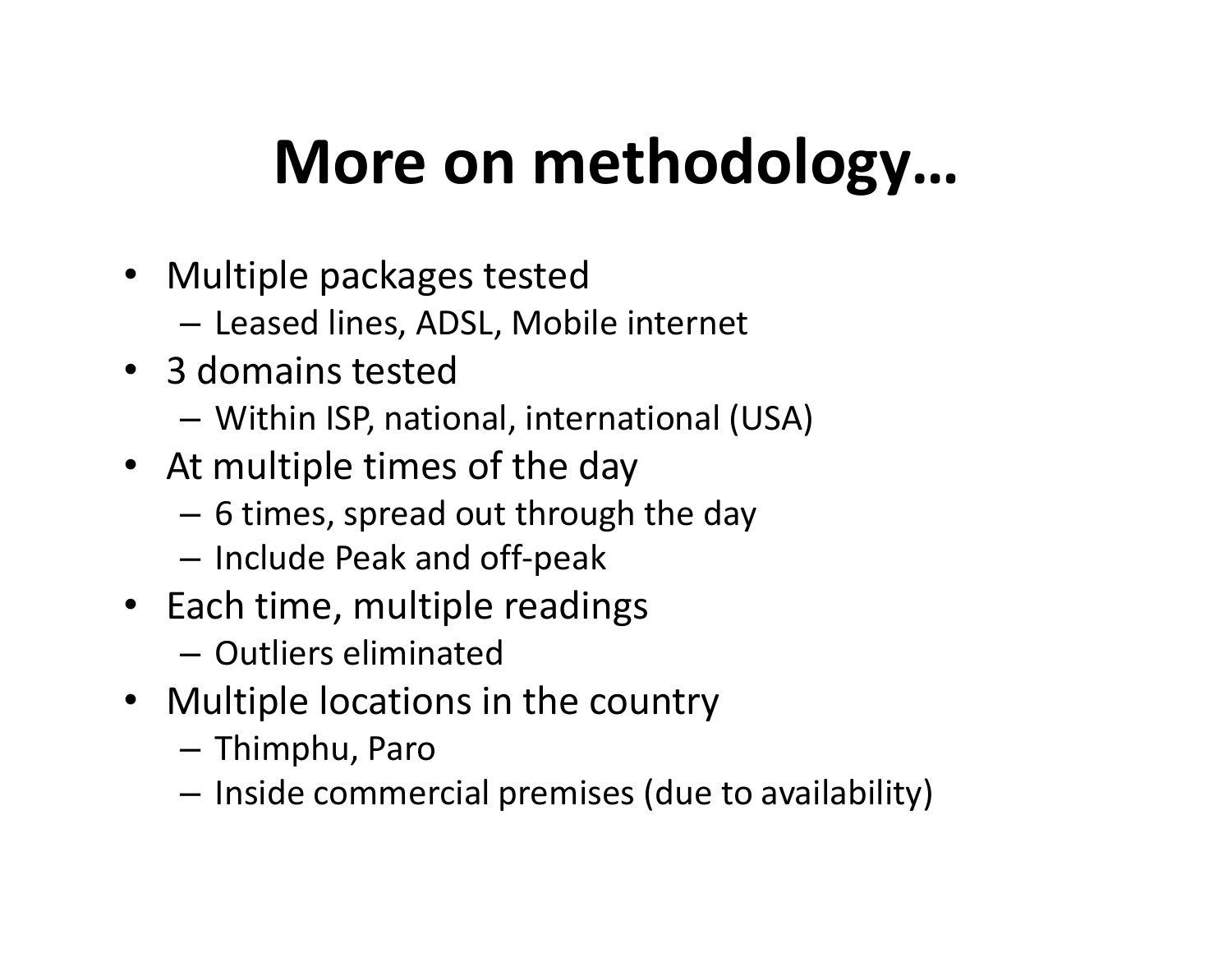## **Results from April 2011**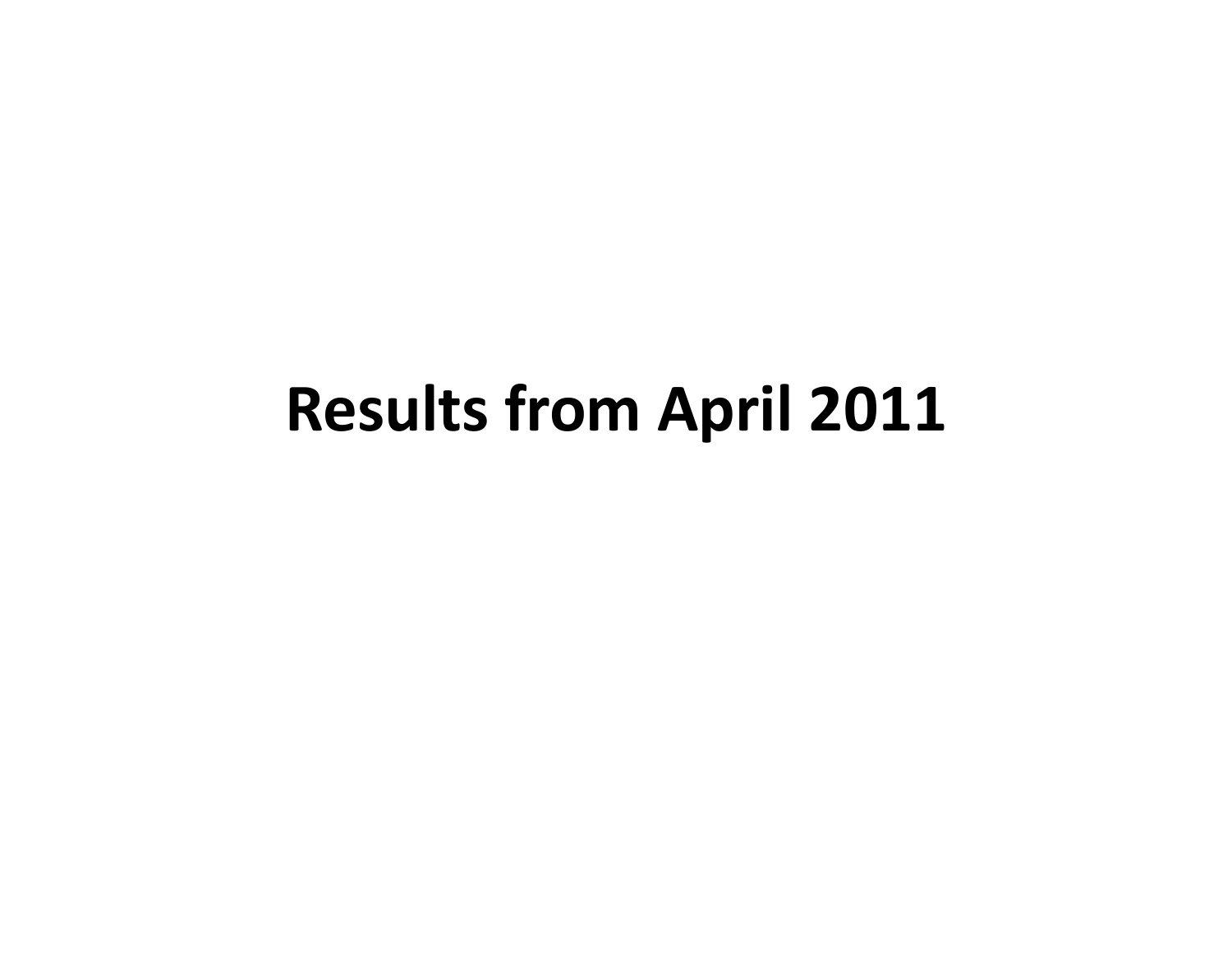### **1. ADSL "over-delivers" within ISP domain…**

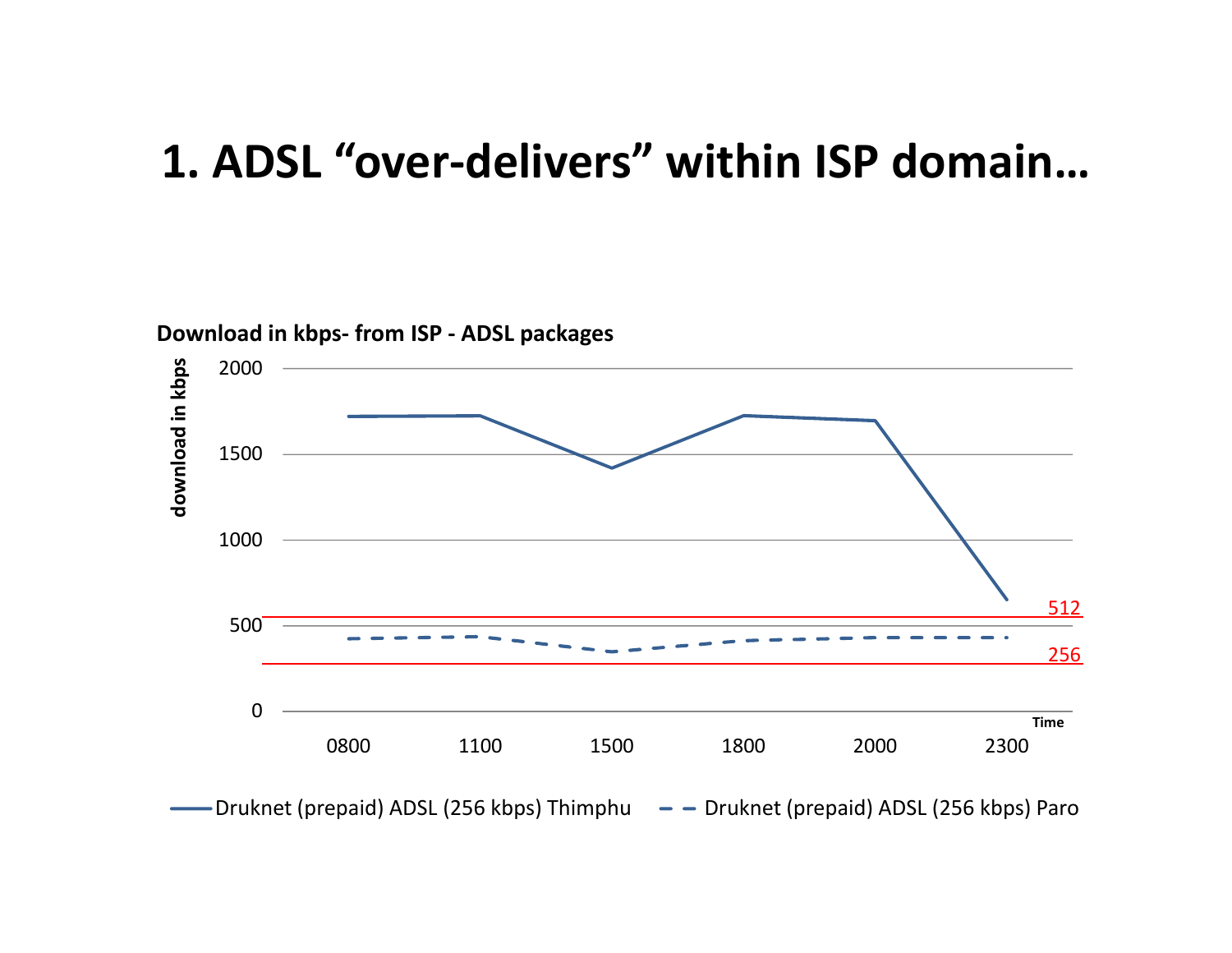#### **…. and in international domain**

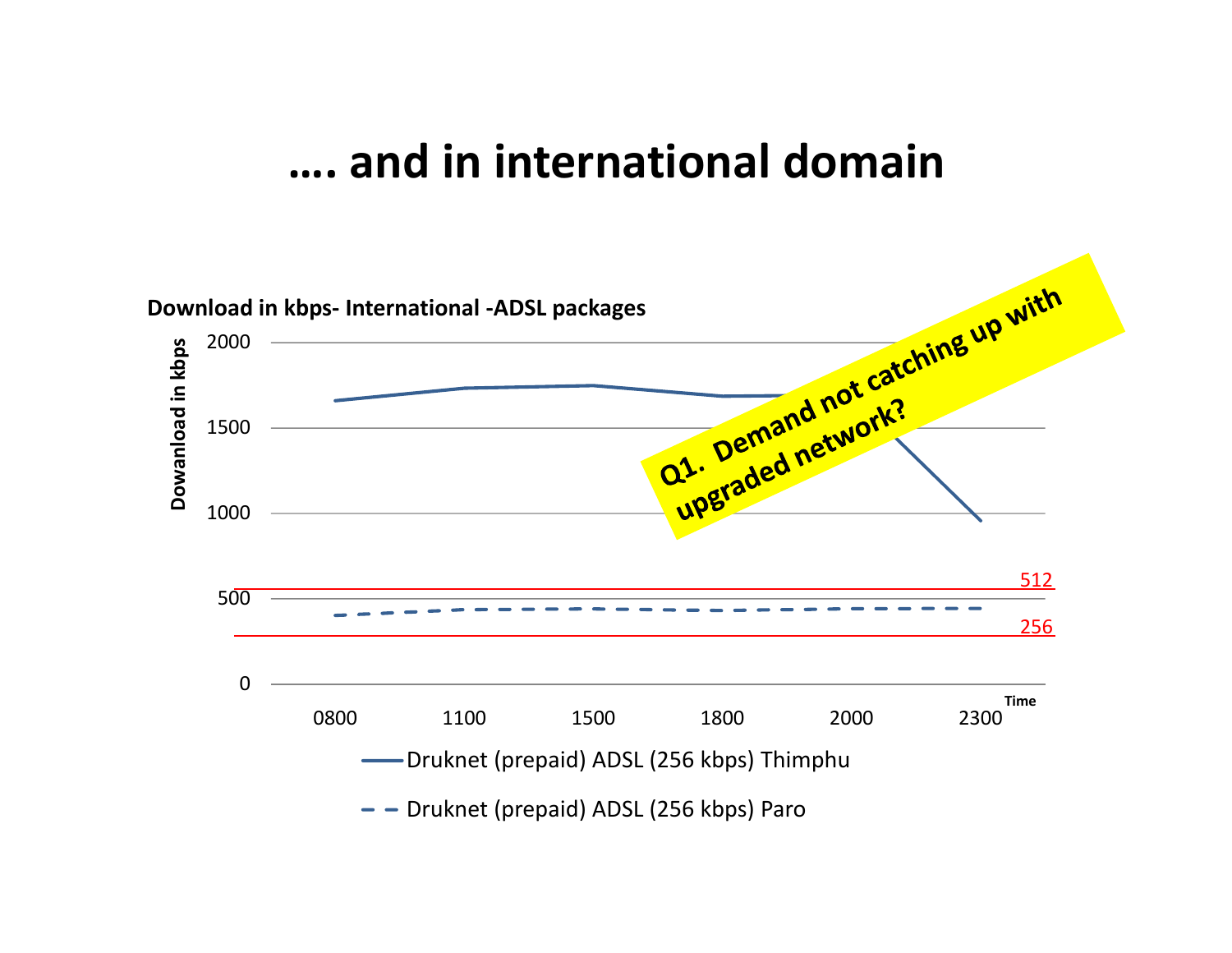### **2. Mobile BB underperforms in ISP domain….**



Bhutan Telecom 3G (550kbps to 1Mbps) Thimphu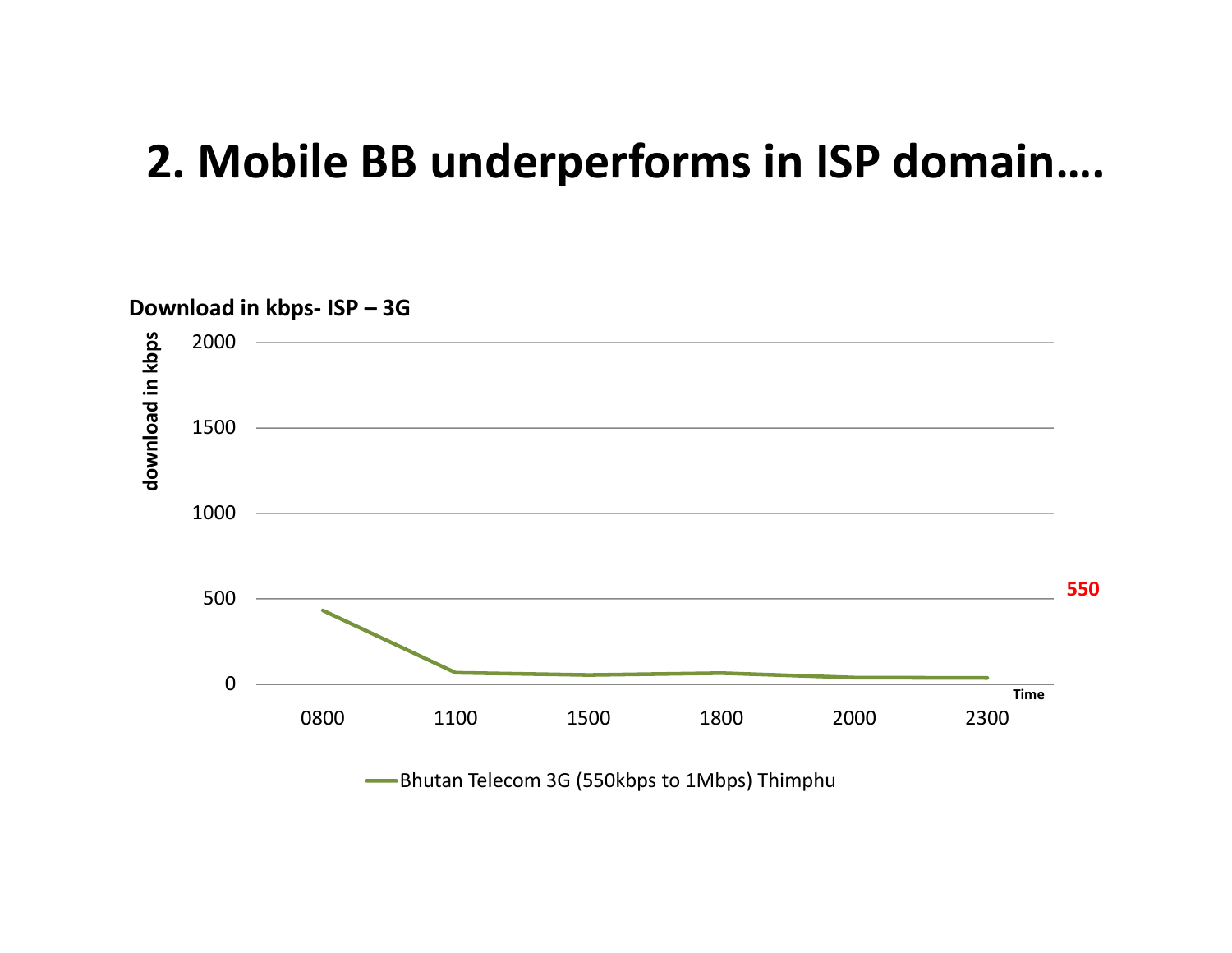#### **…and in international domain**



-Bhutan Telecom 3G (550kbps to 1Mbps) Thimphu  $\sim$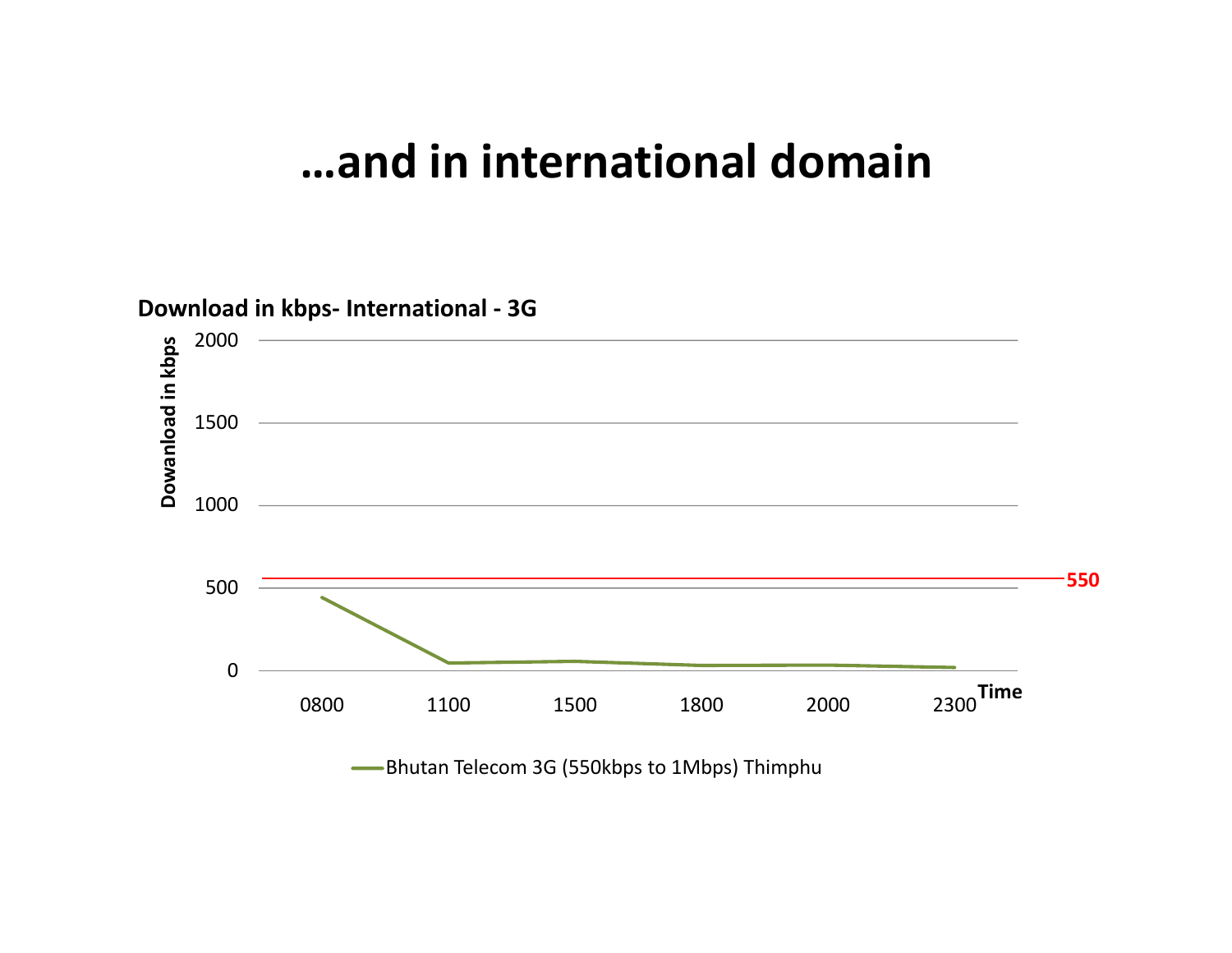### **…and makes current 3G BB less suitable for streaming/VOIP but**

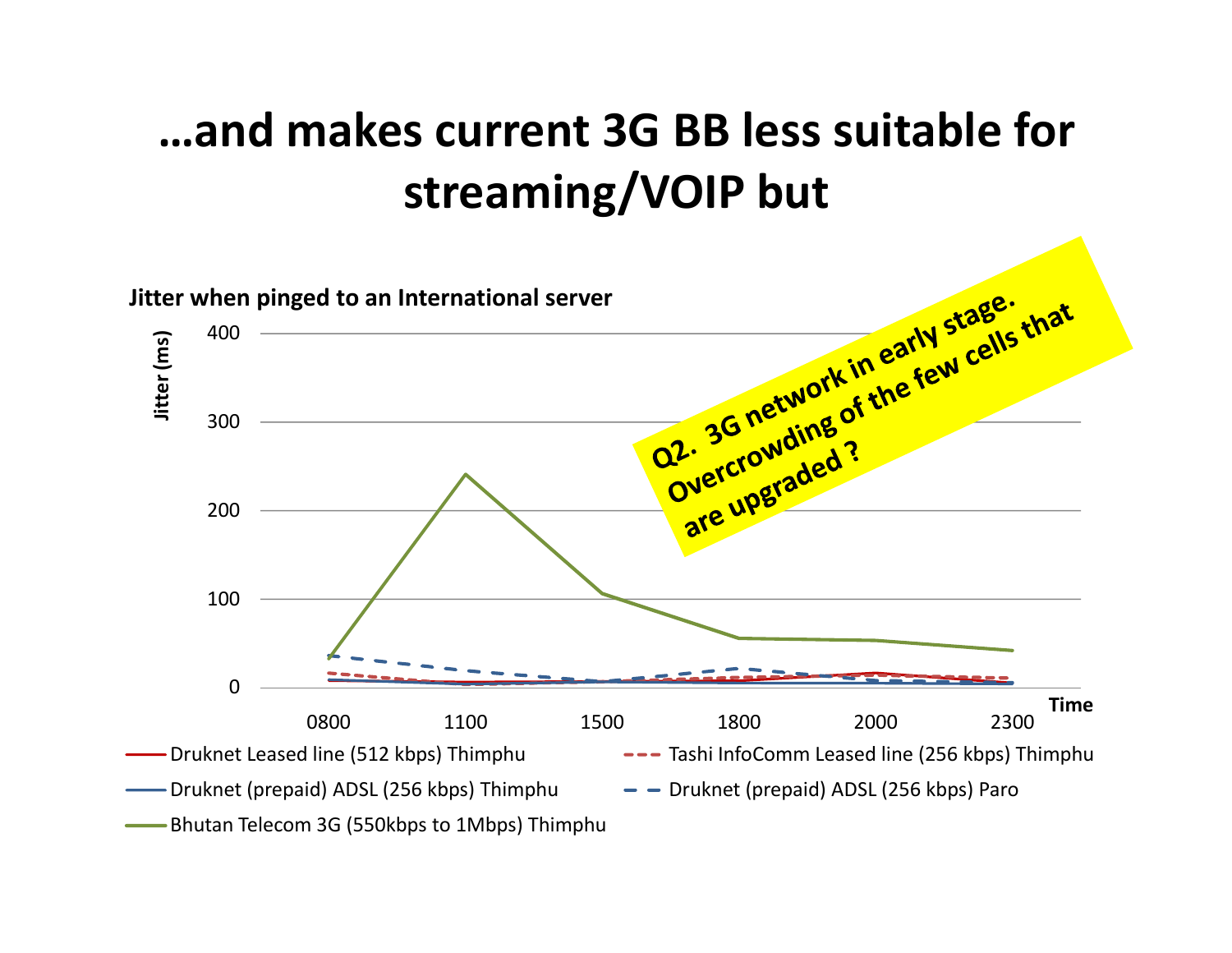### **3. For all packages, actual performance vs. stated shows huge variations within ISP Domain…**



**Ratio of actual to stated speed – ISP server** 

note: 3G speed taken as 550 kbps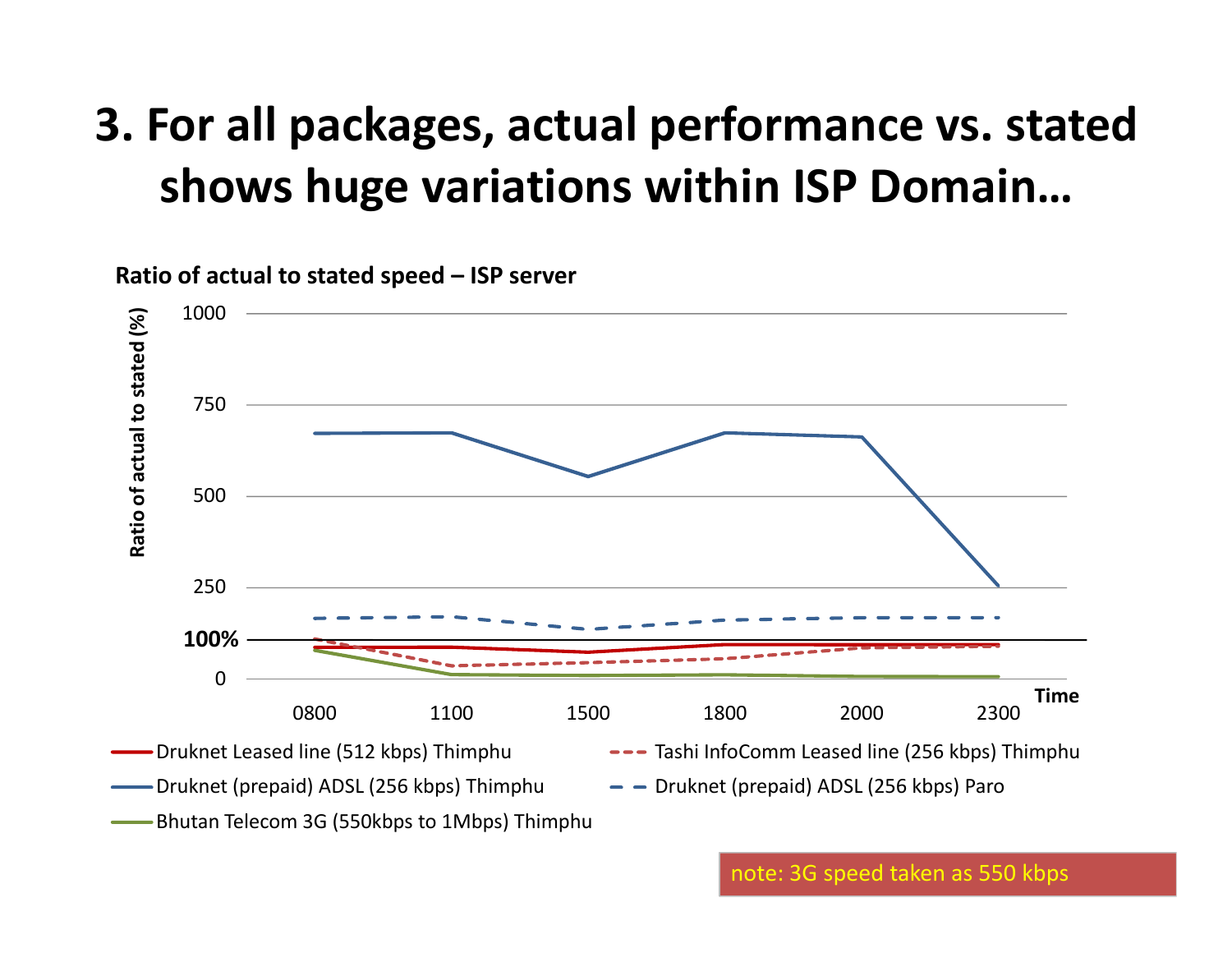#### **…. and in international domain**



note: 3G speed taken as 550 kbps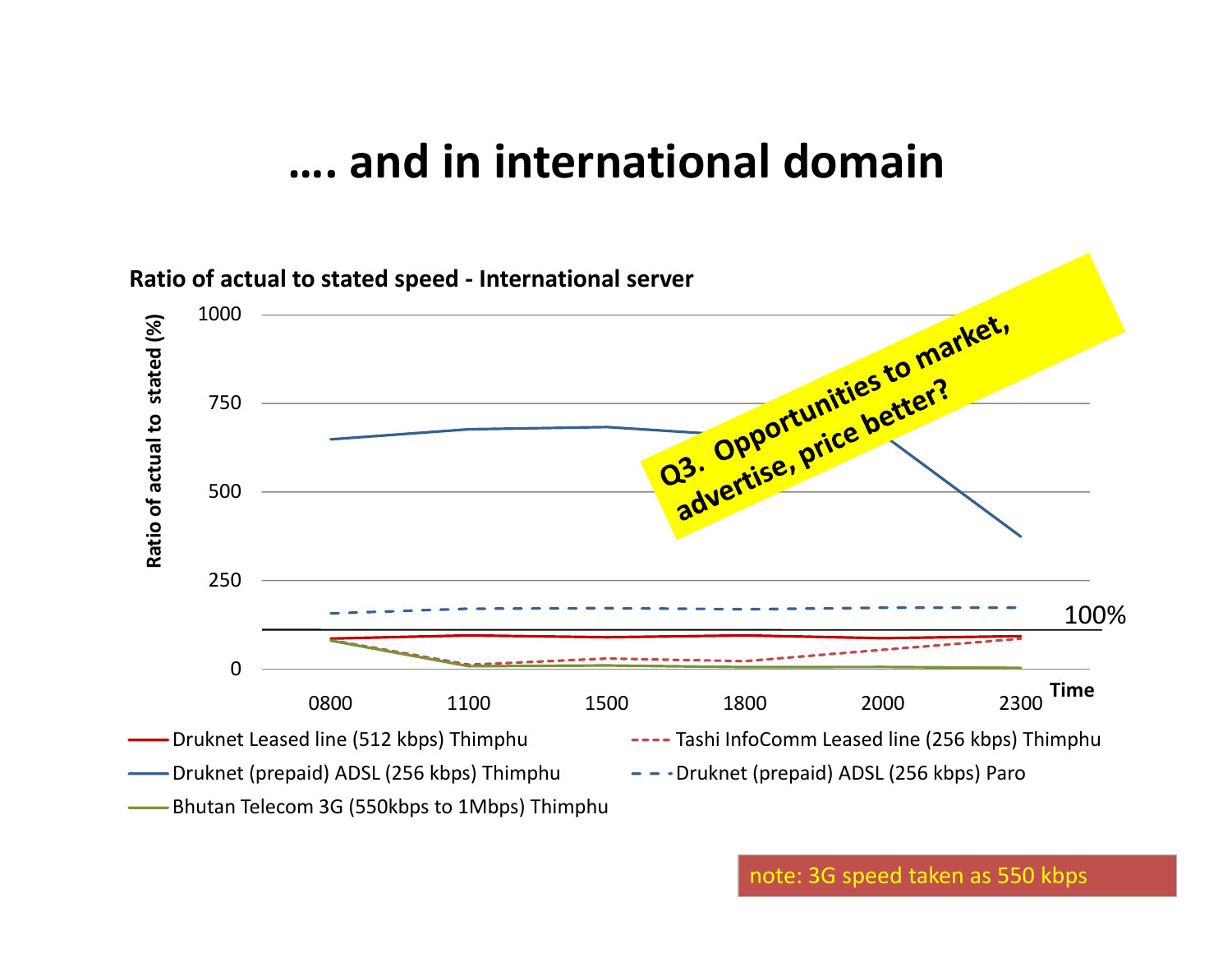### **4. Performance drops going from ISP domain to National domain (another ISP) as seen by download speeds…..**

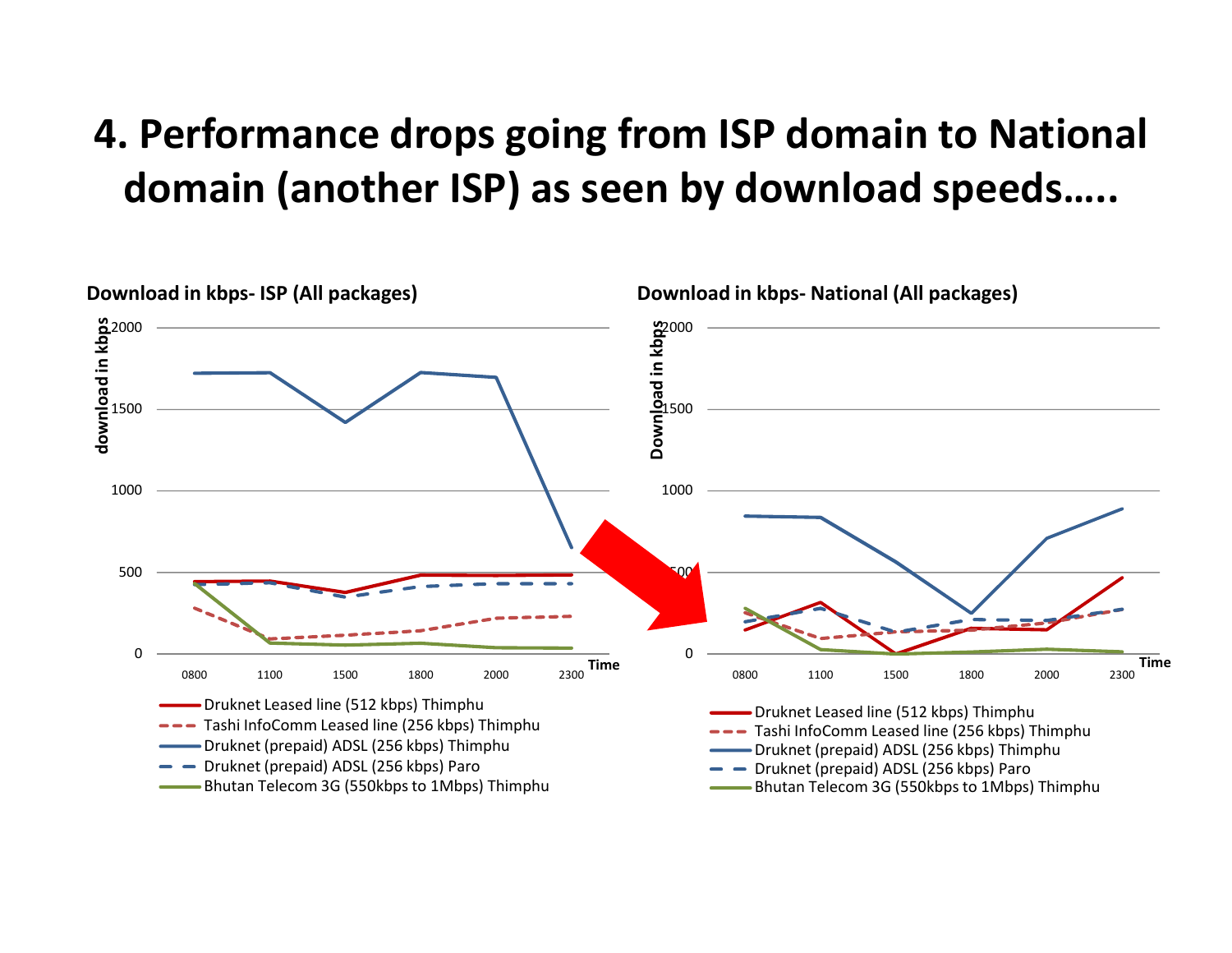#### **…and by the increase in packet loss**

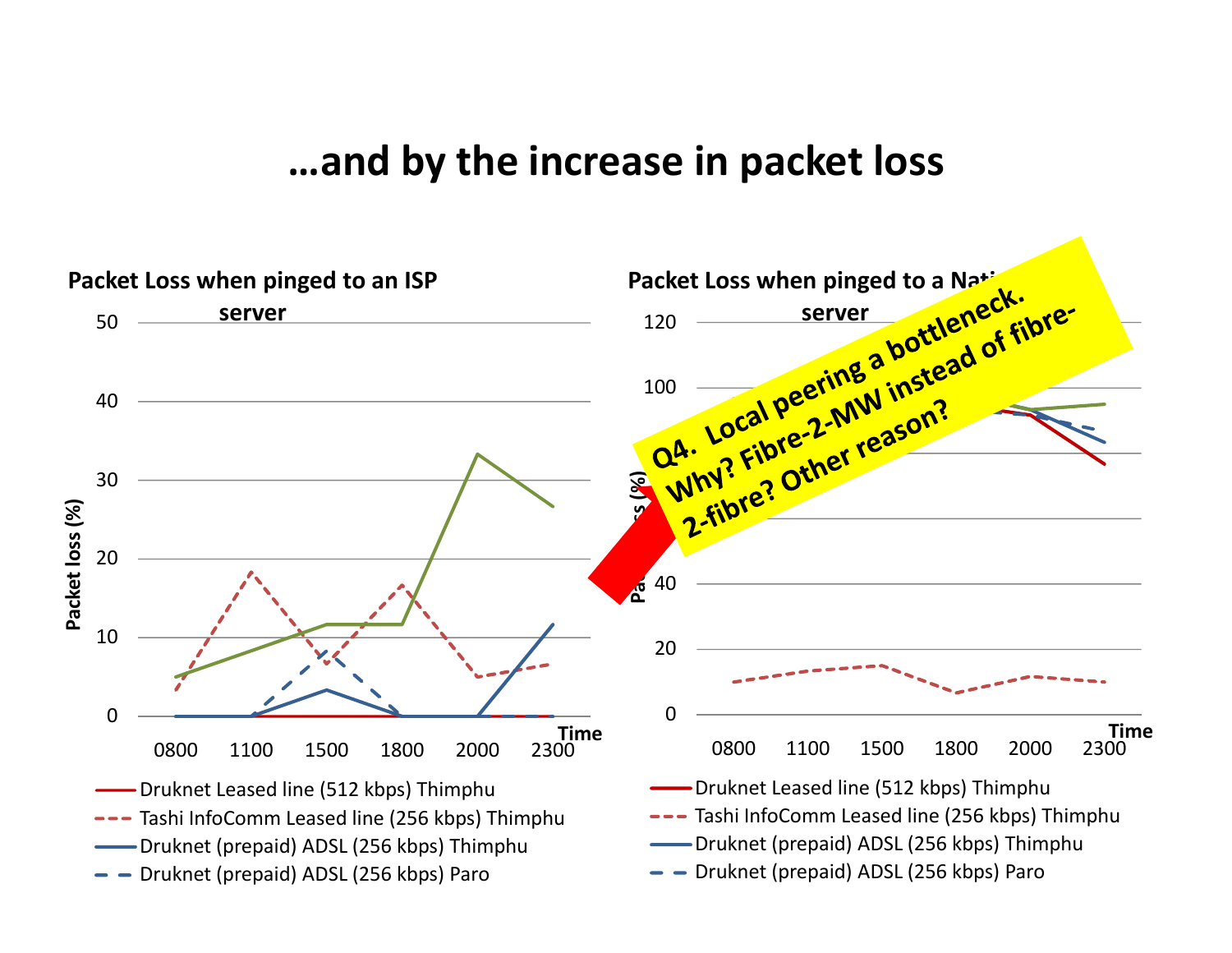### **5. Int'l Round Trip Time (RTT) too high compared regulated standards in India, Singapore…**

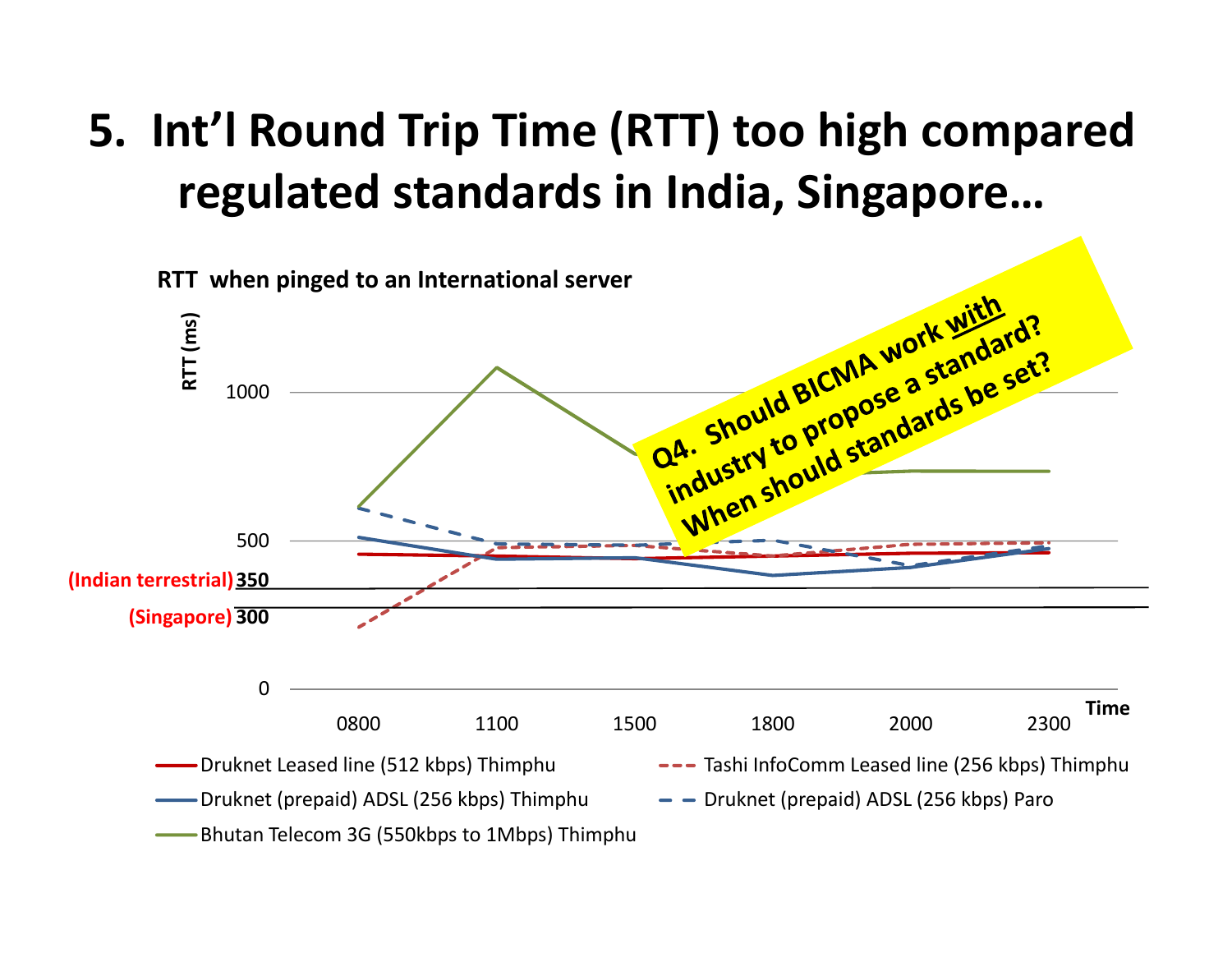### **6. Low value for money from many technologies for users most of the time (international domain)**

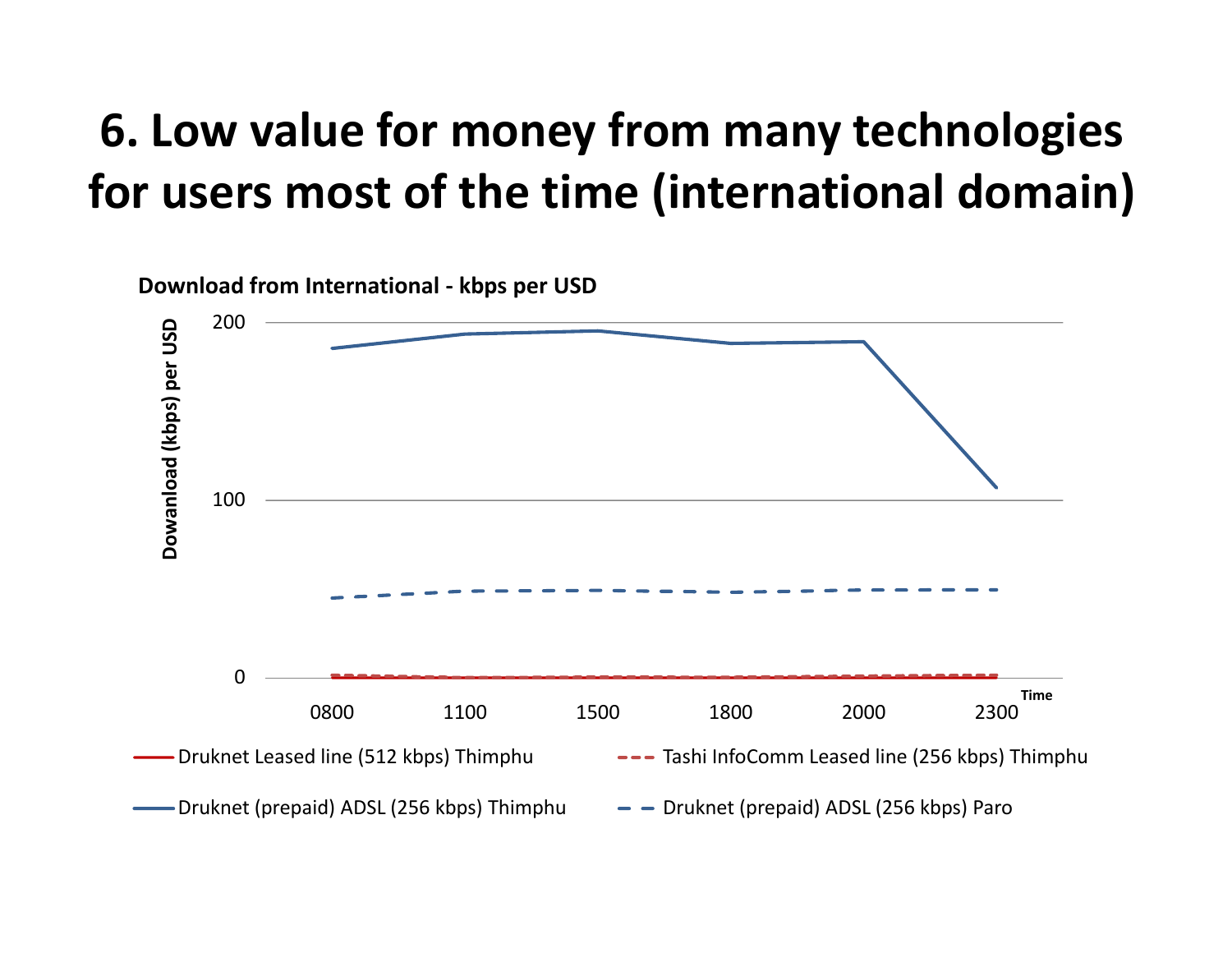### **Compared to other countries also, many BT packages give low value for money. But not all**

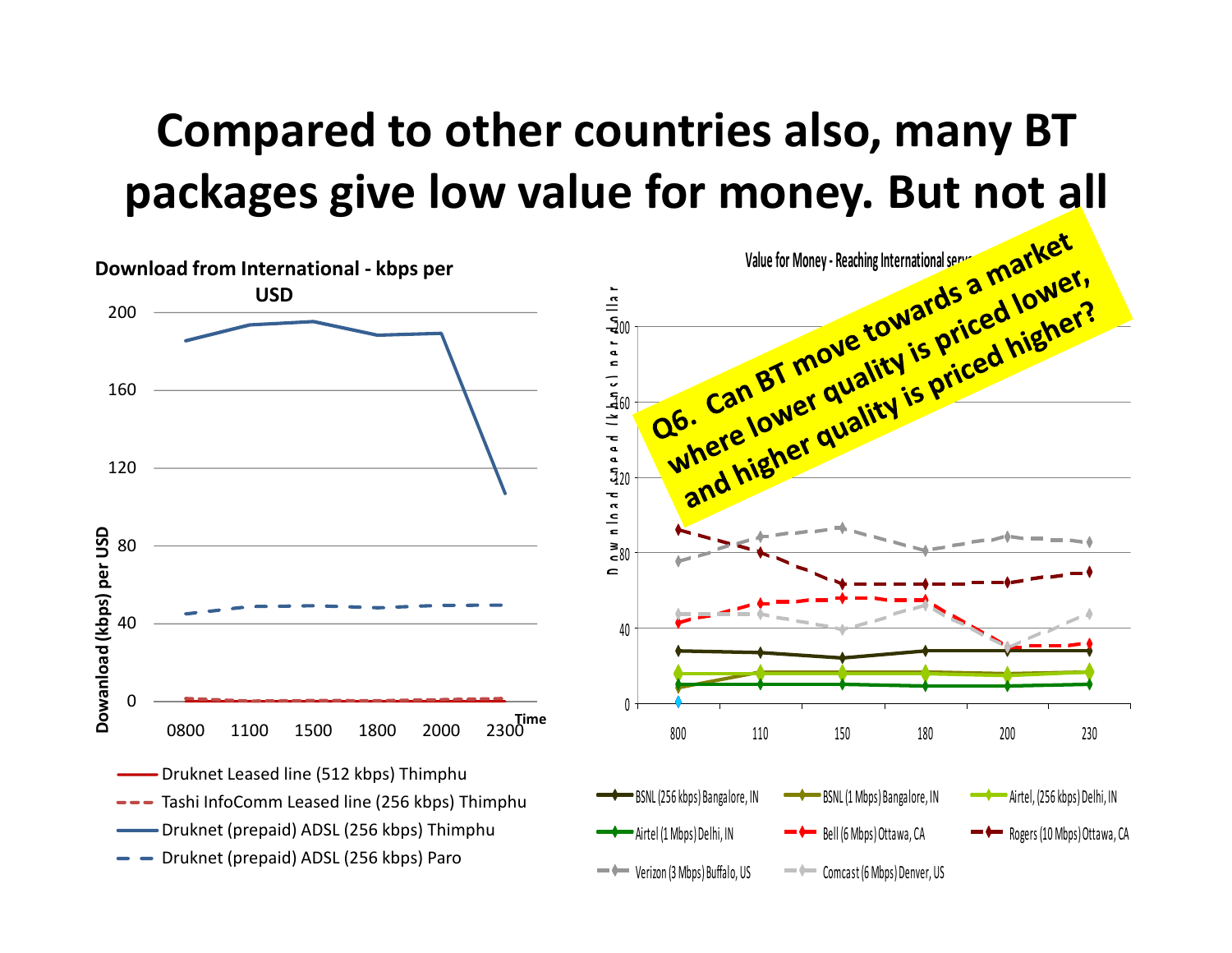## **What can Bhutan do?**

- • Consumers
	- –- Download AT-Tester from www.bradbandasia.info (already<br>configured for PT) configured for BT)
	- – $-$  Run the tests (automatic, no interventions required)
	- – $-$  Make purchase decisions based on this
- BICMA
	- –- Publicize the availability of software and the results (to empower consumer)
	- –Use software as a tool for diagnosis
- Operators
	- –Over time develop differentiated products for consumers
- All stakeholders need to recognize this is early stages
	- – $-$  light touch regulation
	- –more collaboration (vs. command & control)
	- – $-$  consumer centric thinking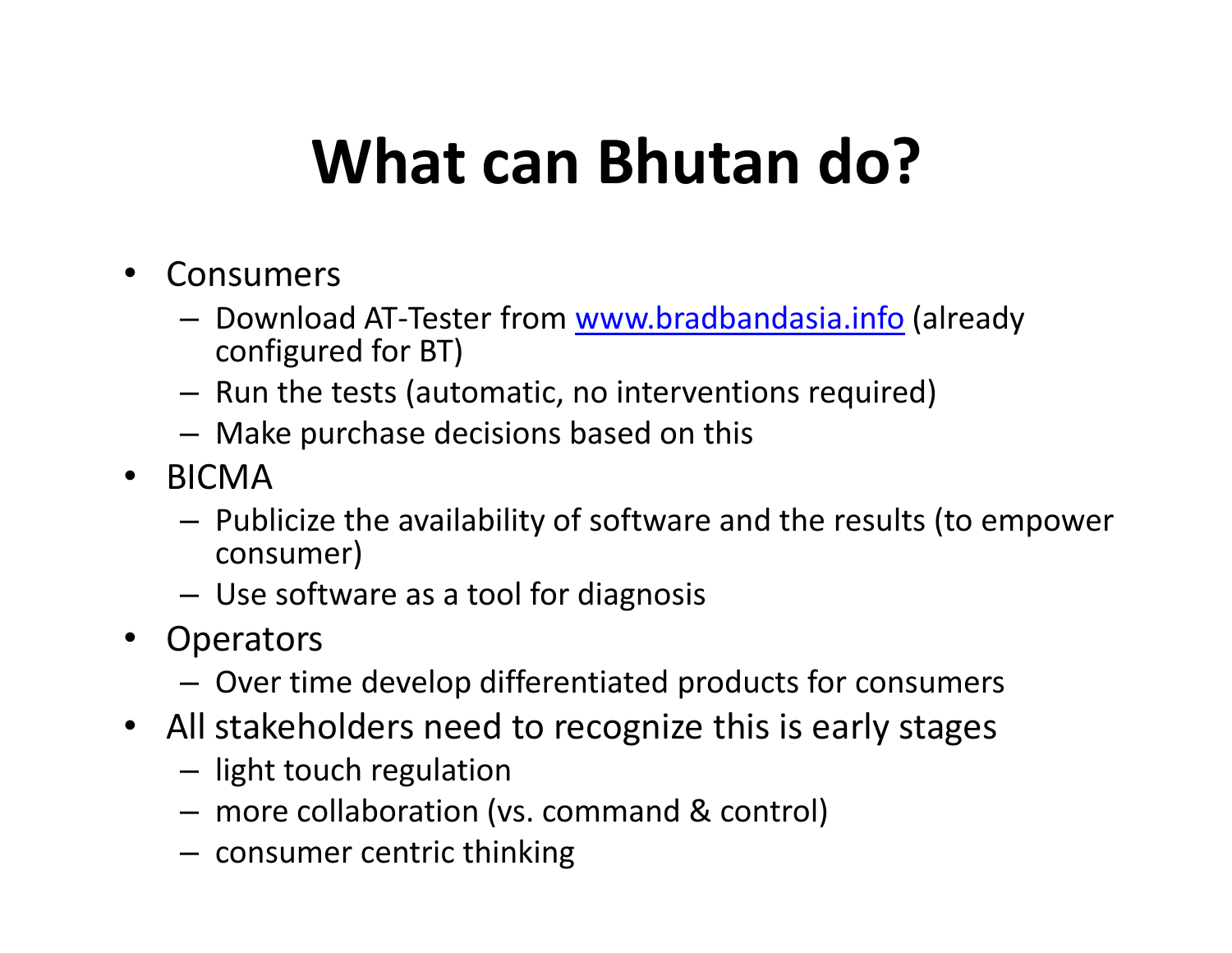# **Thank You.**

helani@lirneasia.net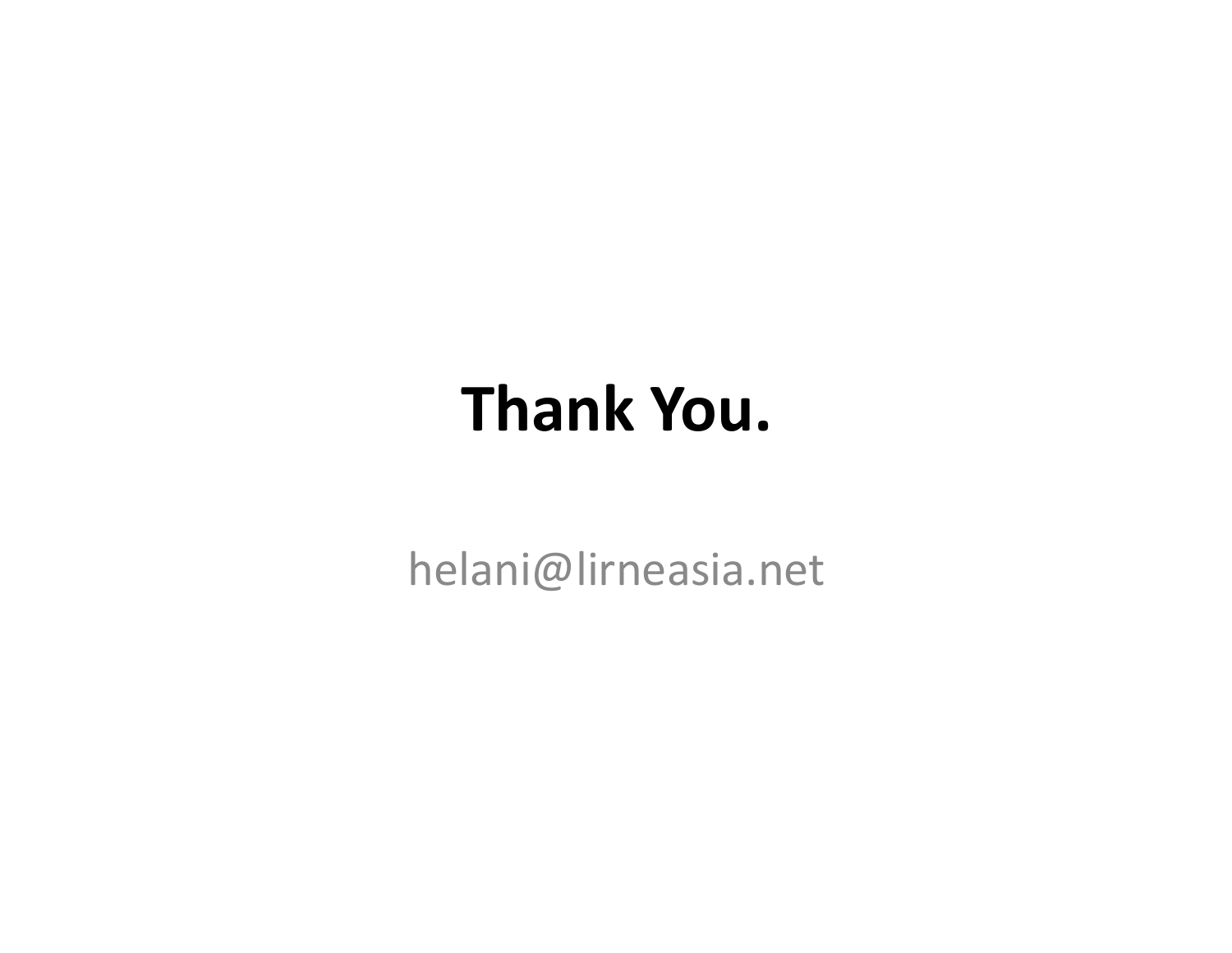## Test locations

Druknet ADSL (256 kbps), Tashi Comm leased line (256 kbps) and Bhutan telecom 3G were tested at:

Athang ICTech, Yarkay Plaza, Chang Lam,Thimphu

Druknet Leased line (512 kbps) was tested at:

JICA Bhutan Office,Doybum Lam/ Memorial Chorten, Thimphu, Bhutan.P .O.Box- <sup>217</sup>

Druknet ADSL (256 kbps) was tested at

Tsheryoen's Cafe, Paro Town(Opp. Telecom office),Paro, Bhutan